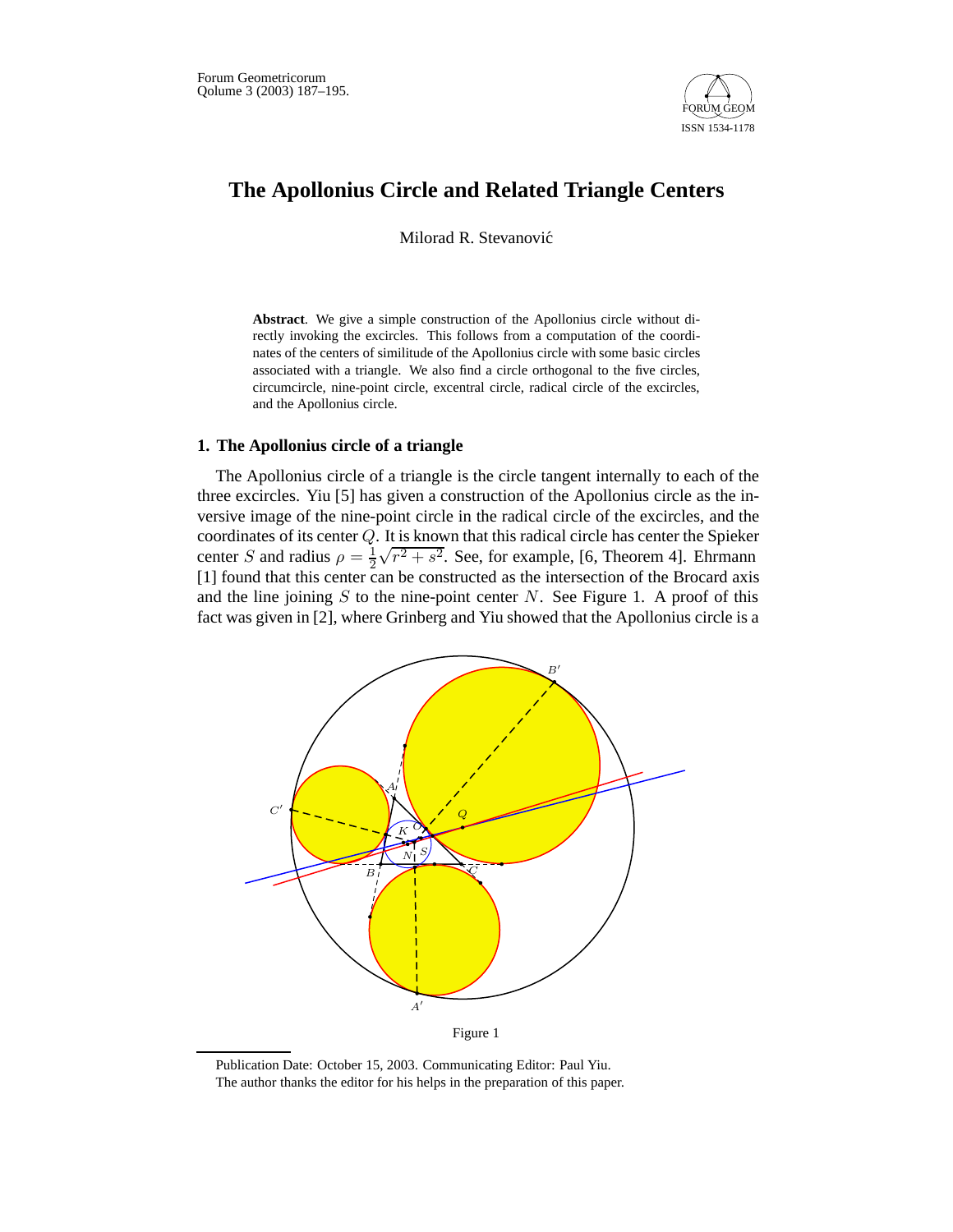Tucker circle. In this note we first verify these results by expressing the coordinates of  $Q$  in terms of  $R, r$ , and  $s$ , (the circumradius, inradius, and semiperimeter) of the triangle. By computing some homothetic centers of circles associated with the Apollonius circle, we find a simple construction of the Apollonius circle without directly invoking the excircles. See Figure 4.



For triangle centers we shall adopt the notation of Kimberling's *Encyclopedia of Triangle Centers* [3], except for the most basic ones:

|            | $G$ centroid          | $O$ circumcenter         |
|------------|-----------------------|--------------------------|
| $\sqrt{ }$ | incenter              | $H$ orthocenter          |
|            | $N$ nine-point center | $K$ symmedian point      |
|            | $S$ Spieker center    | reflection of $I$ in $O$ |

We shall work with barycentric coordinates, absolute and homogeneous. It is known that if the Apollonius circle touches the three excircles respectively at  $\vec{A}$ ,  $B'$ ,  $C'$ , then the lines  $AA'$ ,  $BB'$ ,  $CC'$  concur in the point  $1$ 

$$
X_{181} = \left(\frac{a^2(b+c)^2}{s-a} : \frac{b^2(c+a)^2}{s-b} : \frac{c^2(a+b)^2}{s-c}\right).
$$

We shall make use of the following simple lemma.

**Lemma 1.** *Under inversion with respect to a circle, center* P*, radius* ρ*, the image of the circle center P', radius*  $\rho'$ , *is the circle, radius*  $\Big|$  $\frac{\rho^2}{d^2-\rho'^2}\cdot\rho'$ *and center* Q *which divides the segment*  $PP'$  *in the ratio* 

$$
PQ: QP' = \rho^2: d^2 - \rho^2 - \rho'^2,
$$

<sup>&</sup>lt;sup>1</sup>The trilinear coordinates of  $X_{181}$  were given by Peter Yff in 1992.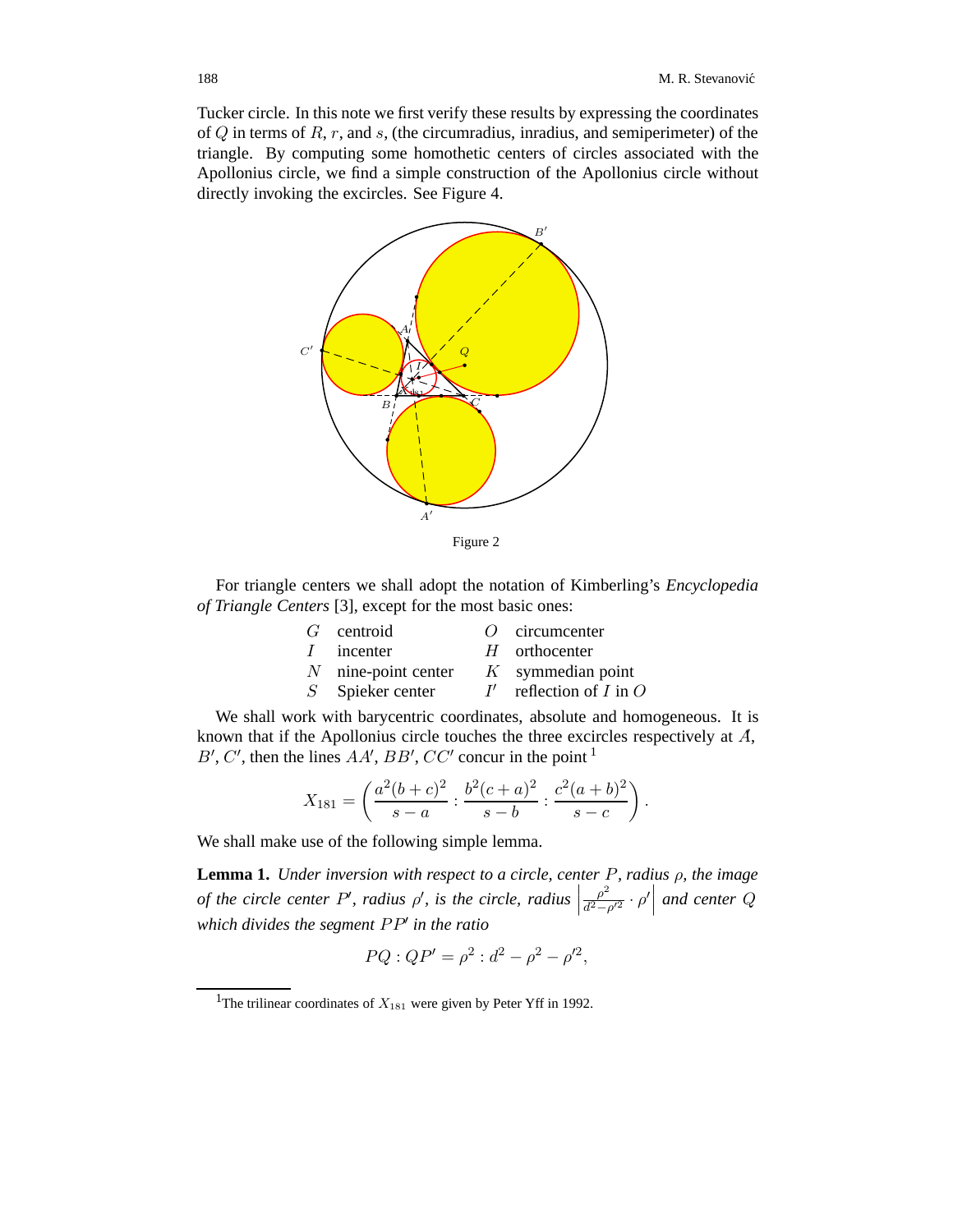*where* d *is the distance between* P *and* P *. Thus,*

$$
Q = \frac{(d^2 - \rho^2 - \rho'^2)P + \rho^2 \cdot P'}{d^2 - \rho'^2}.
$$

**Theorem 2.** *The Apollonius circle has center*

$$
Q = \frac{1}{4Rr} \left( (r^2 + 4Rr + s^2)O + 2Rr \cdot H - (r^2 + 2Rr + s^2)I \right)
$$

and radius  $\frac{r^2+s^2}{4r}$ .

*Proof.* It is well known that the distance between  $O$  and  $I$  is given by

$$
OI^2 = R^2 - 2Rr.
$$

Since S and N divide the segments  $IG$  and  $OG$  in the ratio  $3: -1$ ,

$$
SN^2 = \frac{R^2 - 2Rr}{4}.
$$

Applying Lemma 1 with

$$
P = S = \frac{1}{2}(3G - I) = \frac{1}{2}(2O + H - I),
$$
  
\n
$$
P' = N = \frac{1}{2}(O + H),
$$
  
\n
$$
\rho'^2 = \frac{1}{4}(P^2 + s^2),
$$
  
\n
$$
\rho'^2 = \frac{1}{4}R^2,
$$
  
\n
$$
\rho'^2 = \frac{1}{4}R^2,
$$

we have

$$
Q = \frac{1}{4Rr} ((r^2 + 4Rr + s^2)O + 2Rr \cdot H - (r^2 + 2Rr + s^2)I).
$$

The radius of the Apollonius circle is  $\frac{r^2+s^2}{4r}$ .

The point Q appears in Kimberling's *Encyclopedia of Triangle Centers* [3] as

$$
X_{970} = (a^2(a^3(b+c)^2 + a^2(b+c)(b^2+c^2) - a(b^4+2b^3c+2bc^3+c^4)- (b+c)(b^4+c^4)) : \cdots : \cdots).
$$

We verify that it also lies on the Brocard axis.

## **Proposition 3.**

$$
\overrightarrow{OQ} = -\frac{s^2 - r^2 - 4Rr}{4Rr} \cdot \overrightarrow{OK}.
$$

*Proof.* The oriented areas of the triangles  $KHI$ ,  $OKI$ , and  $OHK$  are as follows.

$$
\triangle(KHI) = \frac{(a-b)(b-c)(c-a)f}{16(a^2+b^2+c^2)\cdot \triangle},
$$
  
\n
$$
\triangle(OKI) = \frac{abc(a-b)(b-c)(c-a)}{8(a^2+b^2+c^2)\cdot \triangle},
$$
  
\n
$$
\triangle(OHK) = \frac{-(a-b)(b-c)(c-a)(a+b)(b+c)(c+a)}{8(a^2+b^2+c^2)\cdot \triangle},
$$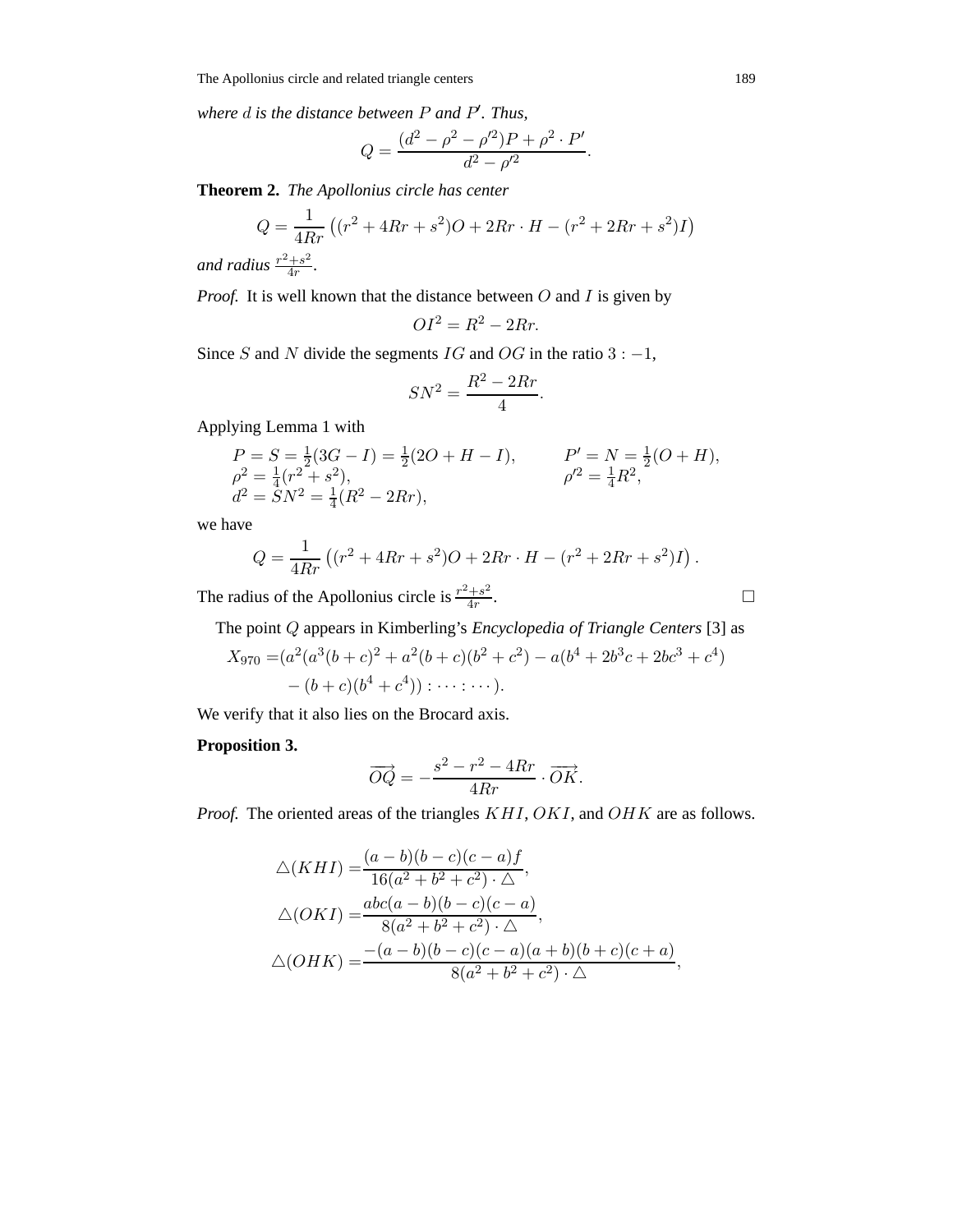where  $\triangle$  is the area of triangle ABC and

$$
f = a2(b + c - a) + b2(c + a - b) + c2(a + b - c) + 2abc
$$
  
= 8rs(2R + r).

Since  $abc = 4Rrs$  and  $(a + b)(b + c)(c + a) = 2s(r^2 + 2Rr + s^2)$ , it follows that, with respect to  $OHI$ , the symmedian point  $K$  has homogeneous barycentric coordinates

$$
f: 2abc : -2(a+b)(b+c)(c+a)
$$
  
=8rs(2R + r): 8Rrs : -4s(r<sup>2</sup> + 2Rr + s<sup>2</sup>)  
=2r(2R + r): 2Rr : -(r<sup>2</sup> + 2Rr + s<sup>2</sup>).

Therefore,

$$
K = \frac{1}{4Rr + r^2 - s^2} \left( 2r(2R + r)O + 2Rr \cdot H - (r^2 + 2Rr + s^2)I \right),
$$

and

$$
\overrightarrow{OK} = \frac{1}{4Rr + r^2 - s^2} \left( (r^2 + s^2)O + 2Rr \cdot H - (r^2 + 2Rr + s^2)I \right)
$$

$$
= -\frac{4Rr}{s^2 - r^2 - 4Rr} \cdot \overrightarrow{OQ}.
$$

#### **2. Centers of similitude**

We compute the coordinates of the centers of similitude of the Apollonius circle with several basic circles. Figure 3 below shows the Apollonius circle with the circumcircle, incircle, nine-point circle, excentral circle, and the radical circle (of the excircles). Recall that the excentral circle is the circle through the excenters of the triangle. It has center  $I'$  and radius  $2R$ .

**Lemma 4.** *Two circles with centers P, P', and radii ρ, ρ' respectively have internal center of similitude*  $\frac{\rho' \cdot P + \rho \cdot P'}{\rho' + \rho}$  and external center of similitude  $\frac{\rho' \cdot P - \rho \cdot P'}{\rho' - \rho}$  $\frac{\rho + \rho}{\rho' - \rho}$ .

**Proposition 5.** *The homogeneous barycentric coordinates (with respect to triangle* ABC*) of the centers of similitude of the Apollonius circle with the various circles are as follows.*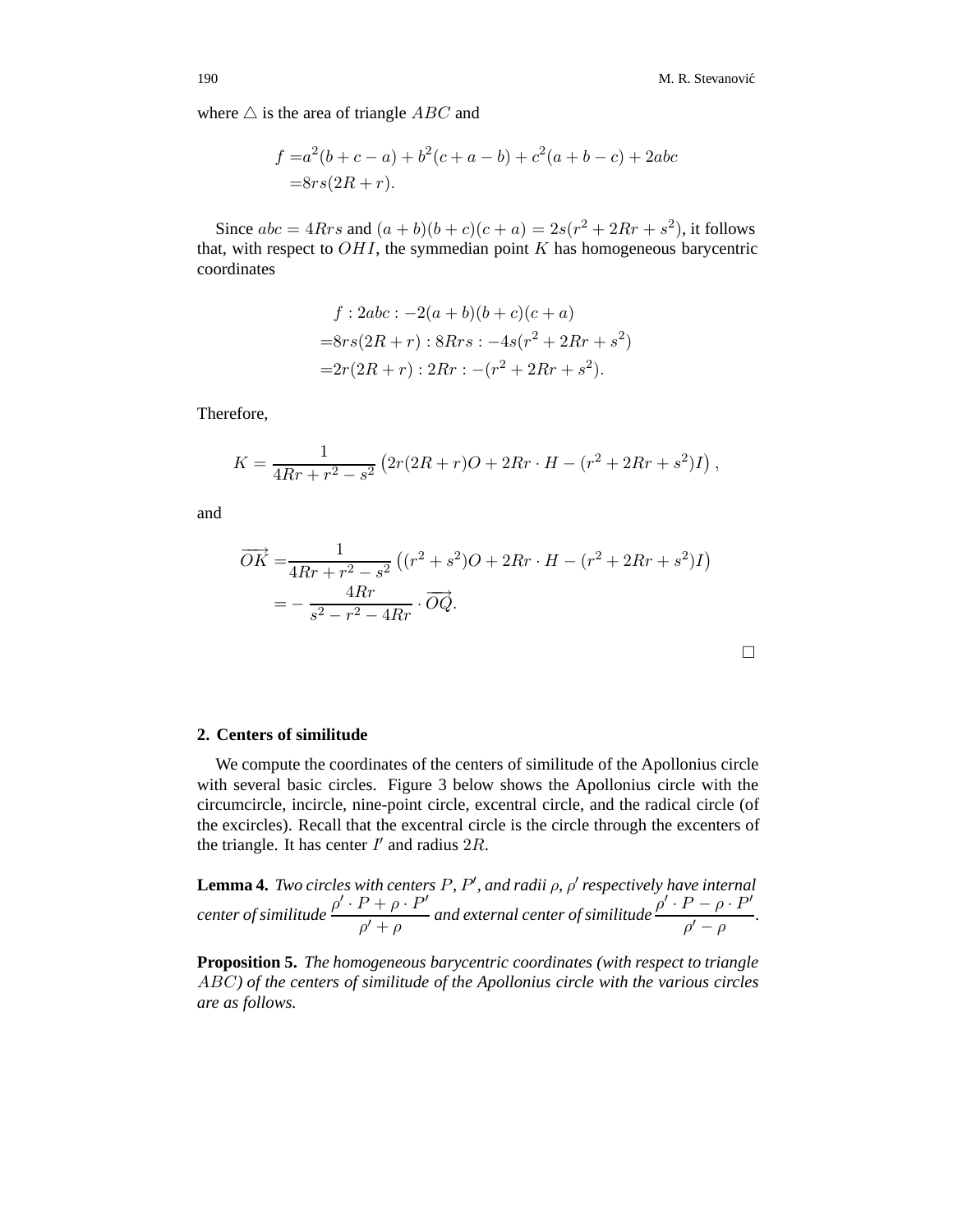

Figure 3

| circumcircle          |                                                     |
|-----------------------|-----------------------------------------------------|
| internal $X_{573}$    | $a^2(a^2(b+c) - abc - (b^3+c^3)) : \cdots : \cdots$ |
| external $X_{386}$    | $a^2(a(b+c)+b^2+bc+c^2): \cdots : \cdots$           |
| incircle              |                                                     |
| internal $X_{1682}$   | $a^2(s-a)(a(b+c)+b^2+c^2)^2:\cdots:\cdots$          |
| external $X_{181}$    | $\frac{a^2(b+c)^2}{2}$                              |
| $nine - point circle$ |                                                     |
| internal $S$          | $b+c:c+a:a+b$                                       |
| external $X_{2051}$   | $\frac{1}{a^3 - a(b^2 - bc + c^2) - bc(b+c)}$ :     |
| excentral circle      |                                                     |
| internal $X_{1695}$   | $a \cdot F : \cdots : \cdots$                       |
| external $X_{43}$     | $a(a(b+c)-bc) : \cdots : \cdots$                    |

*where*

$$
F = a^5(b+c) + a^4(4b^2 + 7bc + 4c^2) + 2a^3(b+c)(b^2 + c^2)
$$
  
- 2a<sup>2</sup>(2b<sup>4</sup> + 3b<sup>3</sup>c + 3bc<sup>3</sup> + 2c<sup>4</sup>) - a(b+c)(3b<sup>4</sup> + 2b<sup>2</sup>c<sup>2</sup> + 3c<sup>4</sup>) - bc(b<sup>2</sup> - c<sup>2</sup>)<sup>2</sup>.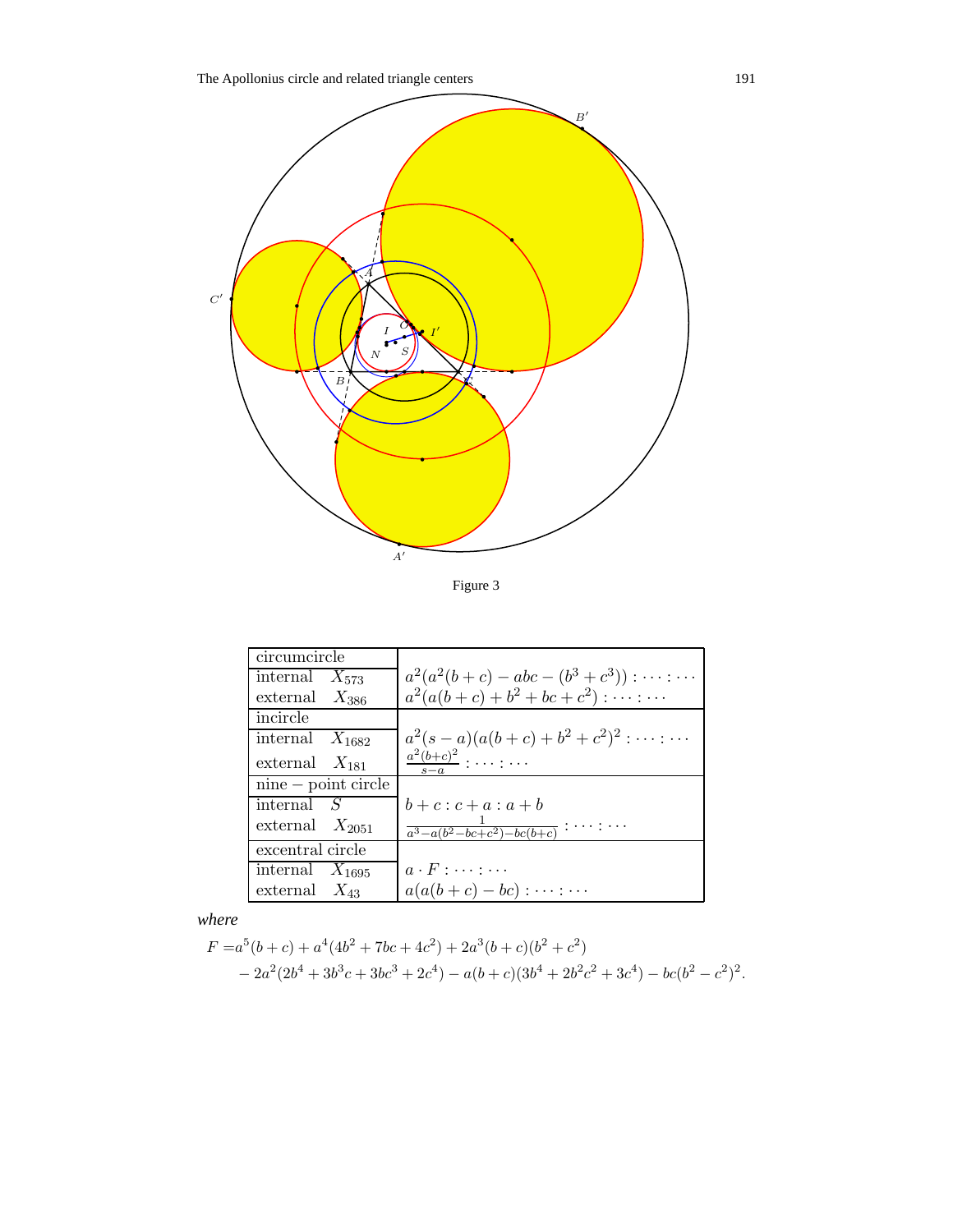*Proof.* The homogenous barycentric coordinates (with respect to triangle OHI) of the centers of similitude of the Apollonius circle with the various circles are as follows.

| circumcircle          |                                                |
|-----------------------|------------------------------------------------|
| internal $X_{573}$    | $2(r^2+2Rr+s^2):2Rr:-(r^2+2Rr+s^2)$            |
| external $X_{386}$    | $4Rr: 2Rr: -(r^2+2Rr+s^2)$                     |
| incircle              |                                                |
| internal $X_{1682}$   | $-r(r^2+4Rr+s^2):-2Rr^2:r^3+Rr^2-(R-r)s^2$     |
| external $X_{181}$    | $-r(r^2+4Rr+s^2):-2Rr^2:r^3+3Rr^2+(R+r)s^2$    |
| $nine - point circle$ |                                                |
| internal $S$          | $2 \cdot 1 \cdot -1$                           |
| external $X_{2051}$   | $-4Rr$ : $r^2 - 2Rr + s^2$ : $r^2 + 2Rr + s^2$ |
| excentral circle      |                                                |
| internal $X_{1695}$   | $4(r^2+2Rr+s^2): 4Rr: -(3r^2+4Rr+3s^2)$        |
| external $X_{43}$     | $8Rr: 4Rr: -(r^2+4Rr+s^2)$                     |

Using the relations

$$
r^2 = \frac{(s-a)(s-b)(s-c)}{s} \quad \text{and} \quad R = \frac{abc}{4rs},
$$

and the following coordinates of  $O, H, I$  (with equal coordinate sums),

$$
O = (a^{2}(b^{2} + c^{2} - a^{2}), b^{2}(c^{2} + a^{2} - b^{2}), c^{2}(a^{2} + b^{2} - c^{2})),
$$
  
\n
$$
H = ((c^{2} + a^{2} - b^{2})(a^{2} + b^{2} - c^{2}), (a^{2} + b^{2} - c^{2})(b^{2} + c^{2} - a^{2}),
$$
  
\n
$$
(b^{2} + c^{2} - a^{2})(c^{2} + a^{2} - b^{2})),
$$
  
\n
$$
I = (b + c - a)(c + a - b)(a + b - c)(a, b, c),
$$

these can be converted into those given in the proposition.

*Remarks.* 1.  $X_{386} = OK \cap IG$ . 2.  $X_{573} = OK \cap HI' = OK \cap X_{55}X_{181}.$ 3.  $X_{43} = IG \cap X_{57}X_{181}$ .

From the observation that the Apollonius circle and the nine-point circle have  $S$  as internal center of similitude, we have an easy construction of the Apollonius circle without directly invoking the excircles.

Construct the center Q of Apollonius circle as the intersection of OK and NS. Let  $D$  be the midpoint of  $BC$ . Join  $ND$  and construct the parallel to  $ND$  through  $Q$  (the center of the Apollonius circle) to intersect DS at  $A'$ , a point on the Apollonius circle, which can now be easily constructed. See Figure 4.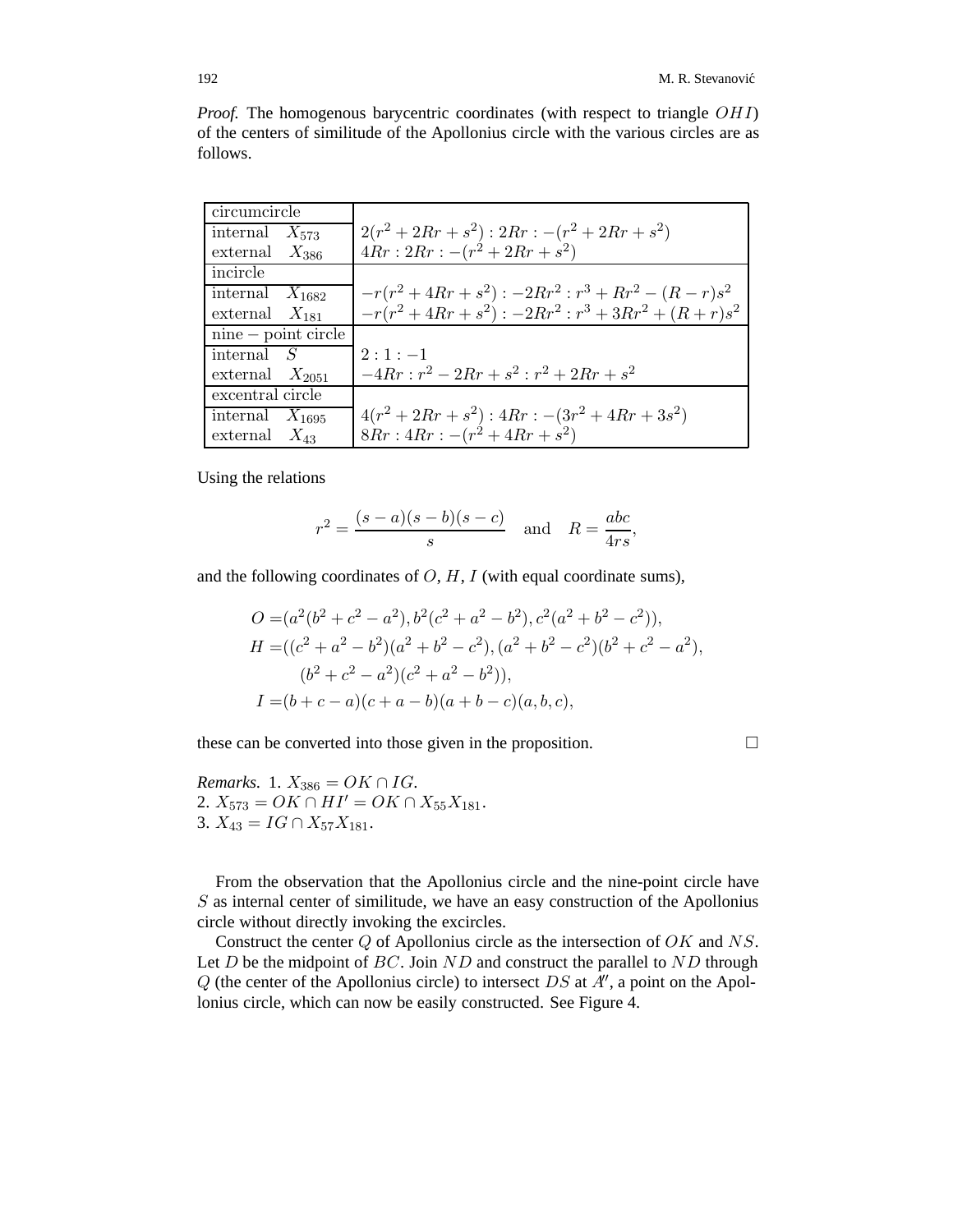



**Proposition 6.** *The center* Q *of the Apollonius circle lies on the each of the lines*  $X_{21}X_{51}$ ,  $X_{40}X_{43}$  and  $X_{411}X_{185}$ *. More precisely,* 

$$
X_{51}X_{21} : X_{21}Q = 2r : 3R,
$$
  
\n
$$
X_{43}X_{40} : X_{43}Q = 8Rr : r^2 + s^2,
$$
  
\n
$$
X_{185}X_{411} : X_{411}Q = 2r : R.
$$

*Remark.* The Schiffler point  $X_{21}$  is the intersection of the Euler lines of the four triangles  $ABC$ ,  $\overline{IC}$ ,  $\overline{IC}$  and  $IAB$ . It divides  $OH$  in the ratio

$$
OX_{21} : X_{21}H = R : 2(R + r).
$$

The harmonic conjugate of  $X_{21}$  in  $OH$  is the triangle center

$$
X_{411} = (a(a6 - a5(b + c) - a4(2b2 + bc + 2c2) + 2a3(b + c)(b2 - bc + c2) + a2(b2 + c2)2 - a(b - c)2(b + c)(b2 + c2) + bc(b - c)2(b + c)2) ......).
$$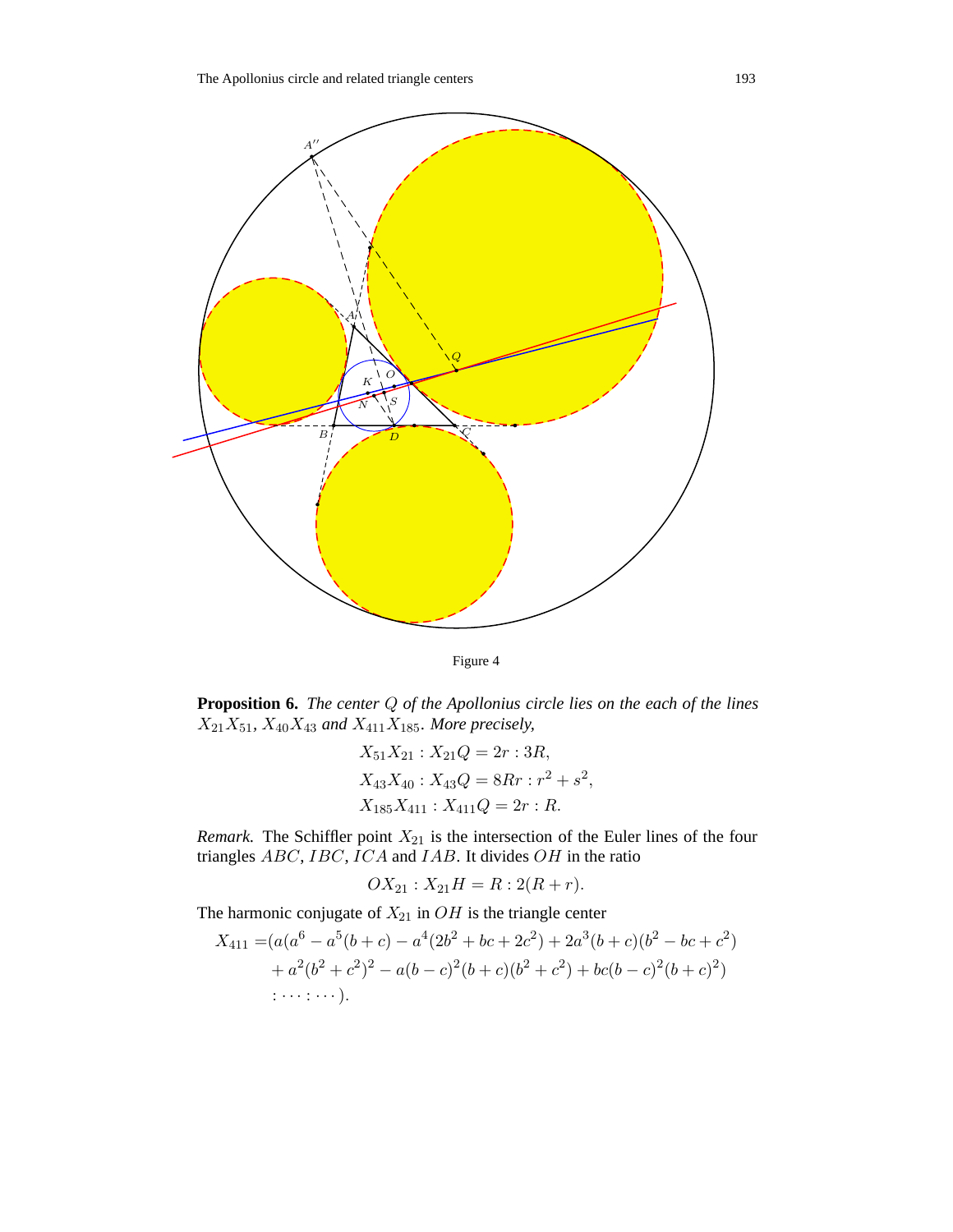#### **3. A circle orthogonal to 5 given ones**

We write the equations of the circles encountered above in the form

$$
a^2yz + b^2zx + c^2xy + (x + y + z)L_i = 0,
$$

where  $L_i$ ,  $1 \leq i \leq 5$ , are linear forms given below.

|                | circle           | Li <sub>2</sub>                                                                                   |
|----------------|------------------|---------------------------------------------------------------------------------------------------|
|                | circumcircle     |                                                                                                   |
|                |                  | 2   nine – point circle $\left[-\frac{1}{4}((b^2+c^2-a^2)x+(c^2+a^2-b^2)y+(a^2+b^2-c^2)z)\right]$ |
| $\cdot$ 3      | excentral circle | $bcx + cay + abz$                                                                                 |
| $\overline{4}$ | radical circle   | $(s-b)(s-c)x + (s-c)(s-a)y + (s-a)(s-b)z$                                                         |
|                | Apollonius       | $((s+\frac{bc}{a})x+(s+\frac{ca}{b})y+(s+\frac{ab}{c})z)$                                         |

*Remark.* The equations of the Apollonius circle was computed in [2]. The equations of the other circles can be found, for example, in [6].

**Proposition 7.** *The four lines*  $L_i = 0$ ,  $i = 2, 3, 4, 5$ , are concurrent at the point

$$
X_{650} = (a(b - c)(s - a) : b(c - a)(s - b) : c(a - b)(s - c)).
$$

It follows that this point is the radical center of the five circles above. From this we obtain a circle orthogonal to the five circles.

#### **Theorem 8.** *The circle*

$$
a^2yz + b^2zx + c^2xy + (x + y + z)L = 0,
$$

*where*

$$
L = \frac{bc(b^2 + c^2 - a^2)}{2(c - a)(a - b)}x + \frac{ca(c^2 + a^2 - b^2)}{2(a - b)(b - c)}y + \frac{ab(a^2 + b^2 - c^2)}{2(b - c)(c - a)}z,
$$

*is orthogonal to the circumcircle, excentral circle, Apollonius circle, nine-point circle, and the radical circle of the excircles. It has center* X<sup>650</sup> *and radius the square root of*

$$
\frac{abc \cdot G}{4(a-b)^2(b-c)^2(c-a)^2},
$$

*where*

$$
G = abc(a2 + b2 + c2) - a4(b + c - a) - b4(c + a - b) - c4(a + b - c)
$$
  
= 16r<sup>2</sup>s(r<sup>2</sup> + 5Rr + 4R<sup>2</sup> - s<sup>2</sup>).

This is an interesting result because among these five circles, only three are coaxal, namely, the Apollonius circle, the radical circle, and the nine-point circle.

*Remark.*  $X_{650}$  is also the perspector of the triangle formed by the intersections of the corresponding sides of the orthic and intouch triangles. It is the intersection of the trilinear polars of the Gergonne and Nagel points.